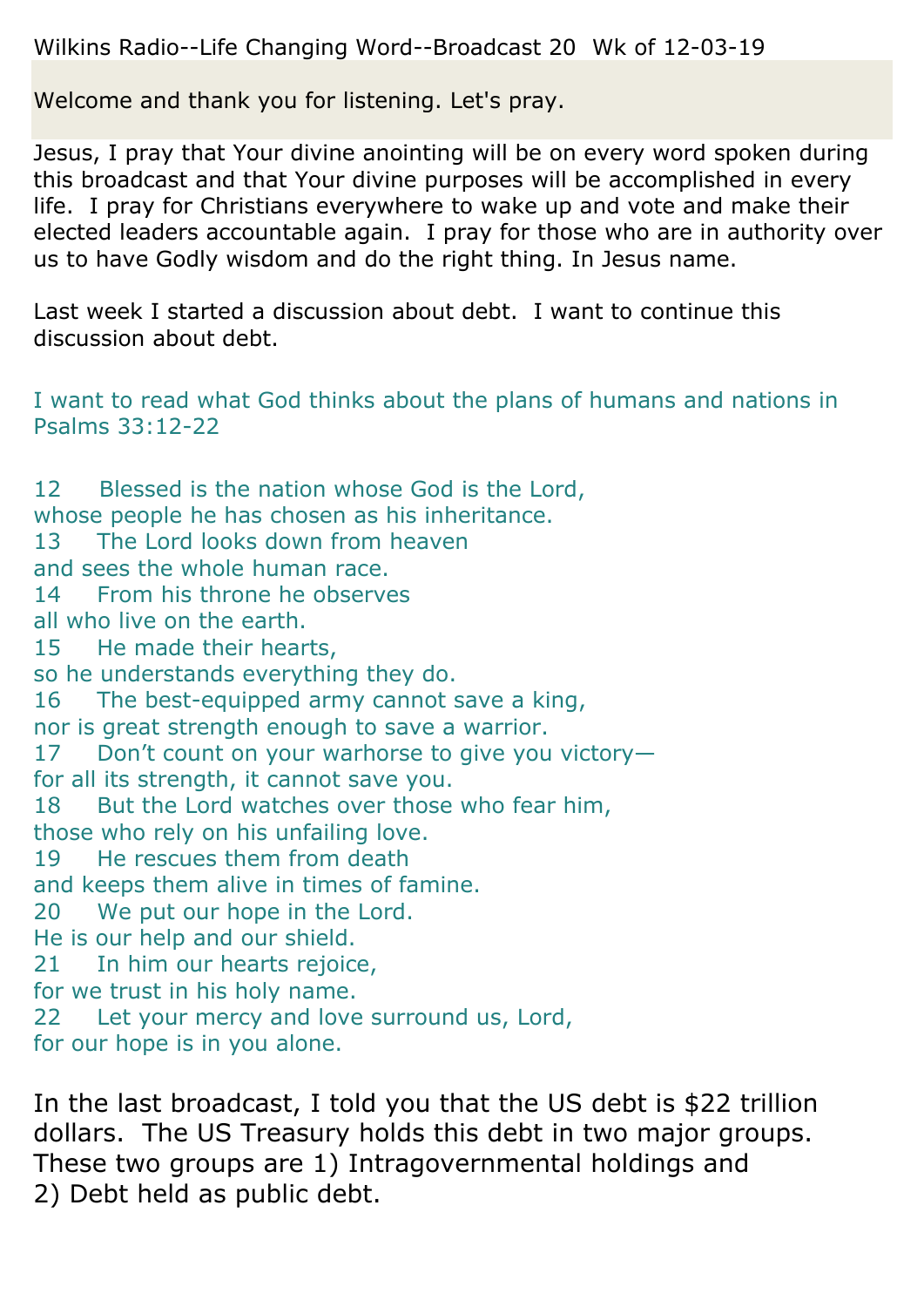Let's start with intragovernmental debt. There are 230 federal agencies that hold 27 percent of the national debt. If you are like me, I want to know why our government owes Itself money.

Well as an accountant, I will give you the short answer. They are legally manipulating the funds. That means the government takes in taxes to one agency, for example, the Social Security Trust Fund. This agency actually takes in excess cash and buys US Treasury's. But why would the Social Security Trust Fund buy US Treasury notes. Because once the money is in US Treasury notes it can be transferred to the general fund and spent.

Now as a senior citizen on social security this really annoys me, because the politicians are threatening to cut social security benefits, when the truth is that social security taxes actually raises more money than is needed to pay senior's the benefits. That is the definition of a trust fund. The trust has an obligation to protect the money entrusted to it and to handle the money in the best interest of the beneficiary.

But the Washington politicians are not taking the excess cash and putting it into an interest bearing account and saving it for future needs of the actual beneficiaries. No the politicians have created a legally viable way to take our hard earned tax dollars that should more than cover our seniors' retirement benefits for years to come and they have diverted those entrusted tax dollars to the general fund to be spent.

As a business person in accounting and helping clients set up trust funds, if I had handled my fiduciary responsibilities like the government handles its duties to the public monies held in trust, I would be called unethical and probably face some legal action.

However, the politicians will argue that when social security needs that money, they will say it is invested in US Treasury's and all they have to do is redeem the treasury notes for the needed cash to pay benefits. However, what the politicians do not tell you, is that in order to raise the cash to cover the treasury notes that social security holds that the government must increase taxes on the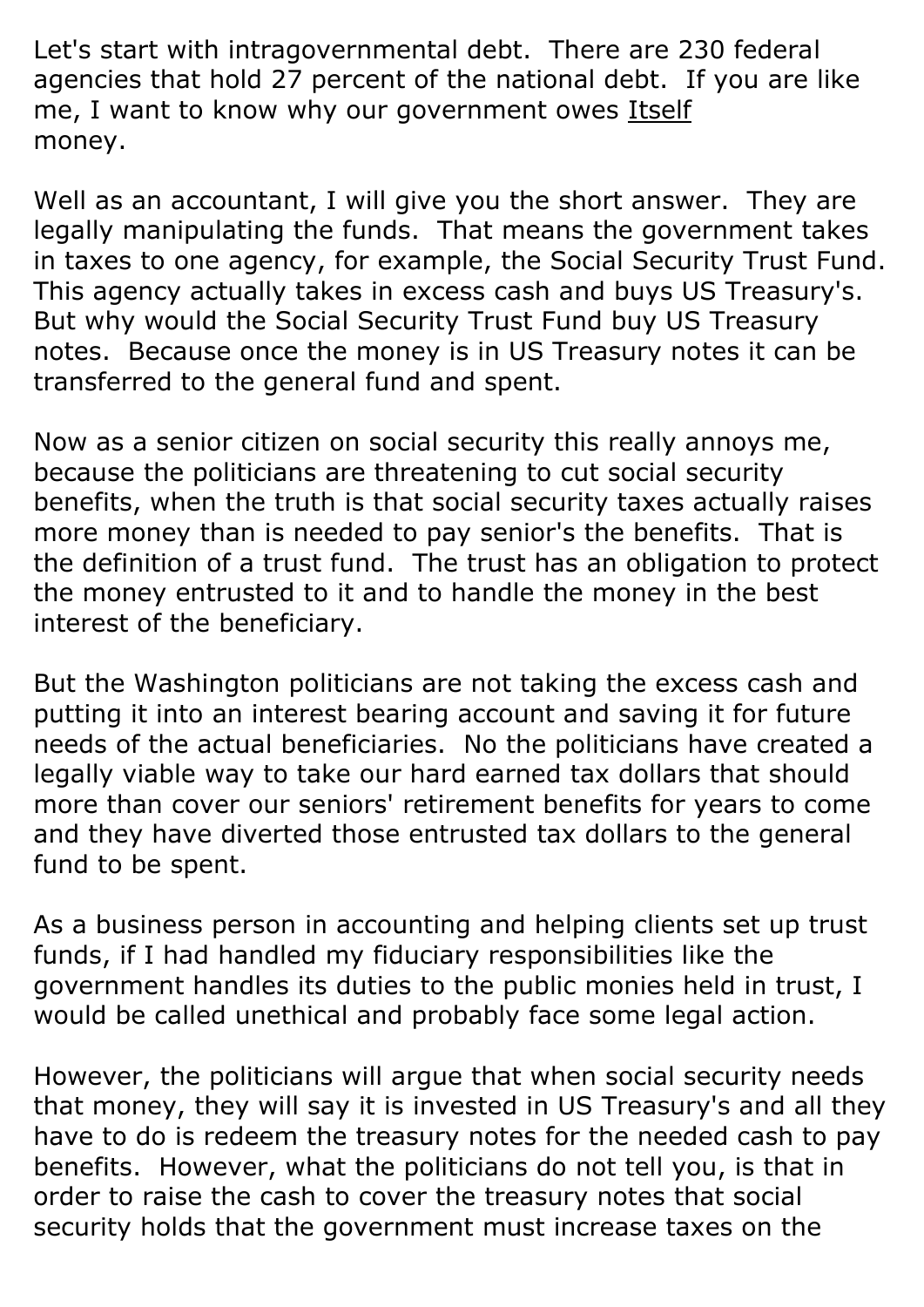public elsewhere or issue more debt to give the agency the cash they need to continue operating.

Now I want to itemize the agencies within our government that make up that \$5.9 trillion dollars of intragovernmental debt, because the politicians are doing this practice with several agencies.

- Social Security Trust Fund and Federal Disability Insurance Trust Fund owes \$2.8 trillion dollars
- Military Retirement Fund owes \$829 billion.
- Medicare and other federal hospital and medical trusts funds owe \$277 billion
- All other retirement funds owe \$192 billion

Did you notice that most of these agencies that are swapping their excess cash for US Treasuries are monies collected from hard working US citizens and our veterans to provide retirement and disability benefits when we are no longer able to work.

These are not FREE benefits, these are benefits that we have been ordered by law to pay into government managed trust accounts to provide for us when we need them most. But when we actually need to draw our retirement benefits then the politicians want to make us pay more for services and cut the benefits promised to us years ago.

This is why we, as a nation, need to stop giving the government and the politicians more control over our money and lives. We need to stop believing that the government can take better care of us than we can take care of ourselves.

We need to look for political candidates that want to limit government and government spending and government involvement in our lives. I think history has demonstrated that the government does not work for the common man's best interest, but they are too heavily influenced by big spending lobbyist that can convince them to spend our money on pet projects that only benefit the special interest groups that can afford to make big campaign contributions.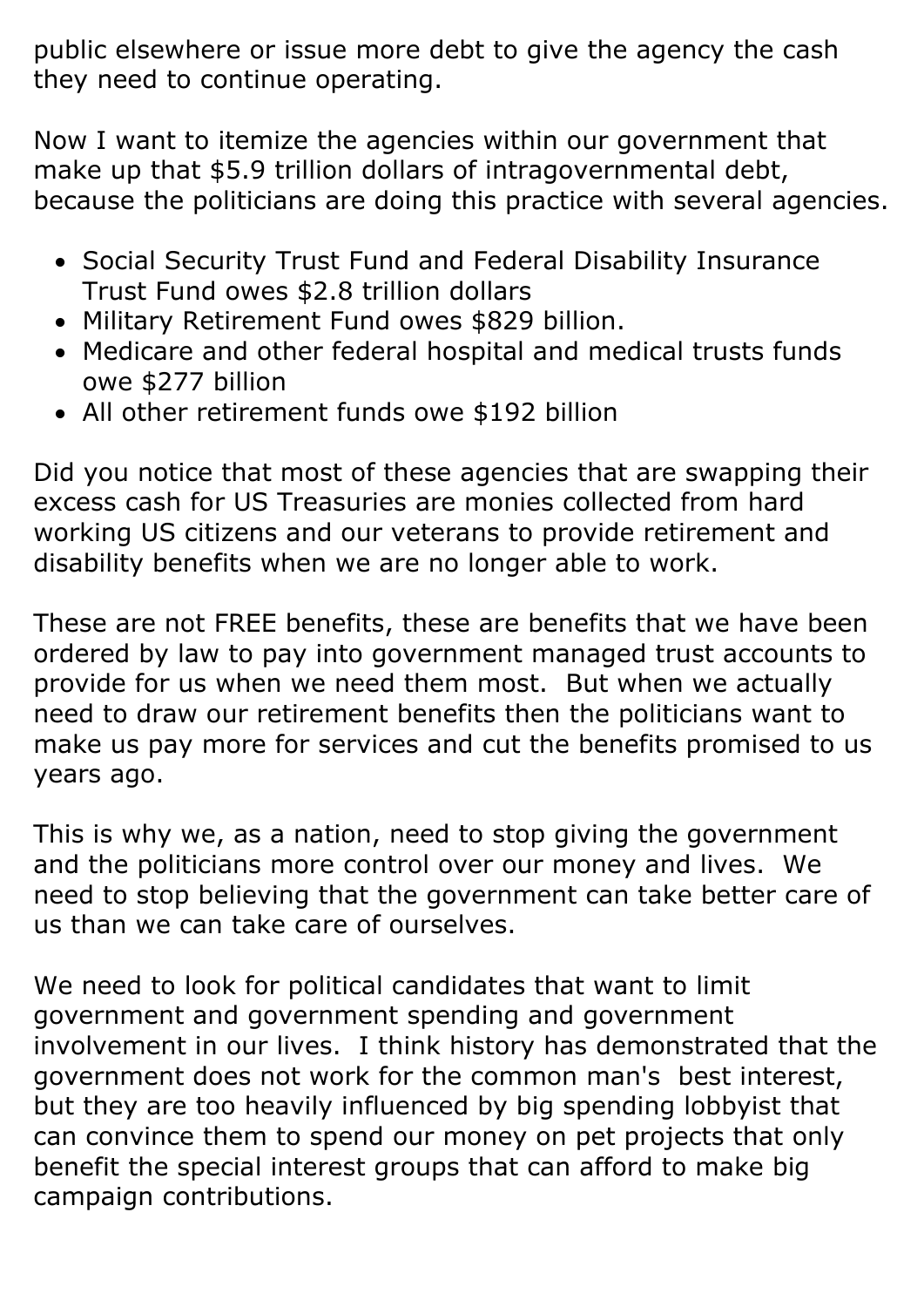The next group that makes up our national debt is called public debt. This portion of national debt is \$16.1 trillion dollars.

- Of this debt foreign governments, sovereign and hedge funds holds 30 percent of it.
- Our own Federal Reserve holds 12 percent of it.

Now I know I have provided a lot of numbers. Probably you just want to know how does this debt crisis affect me personally. Well if you did not notice, nearly HALF of the US debt is in retirement accounts like social security, retirement and pension funds. So if the United States ever defaults on its debts, the ones that will be hurt the worst are US citizens and their social security retirement and pension accounts.

In other words, the politicians are legally taking your money and saying that it will be there for your retirement, but if they keep managing our national finances by over spending and borrowing from foreign investors and manipulating the books, I fear that the US financial house of cards will come tumbling down. It is just a matter of time. The time is for Americans, especially Christian Americans to wake up and make our politicians accountable again.

But I saved the most interesting scenario for last. Why does the nation's central bank, the Federal Reserve own US Treasury notes? There is no financial reason for the Fed to own treasuries, but beginning in 2007 and continuing up until recently the Fed doubled its holdings.

The Fed purchased about \$2 trillion in treasuries to stimulate the economy during the 2008 financial crisis. This is called quantitative easing and kept the interest rates low and was aimed at helping the US to break out of a deep recession.

Basically, the FED monetized our debt. They created credit out of thin air by purchasing treasuries from its own member banks. It is a similar result as just printing money. This action did keep interest rates at historically low rates, but now it is time to pay the piper.

The FED is going to decrease the amount it holds in US Treasuries and start selling them. This action will make interest rates rise. As